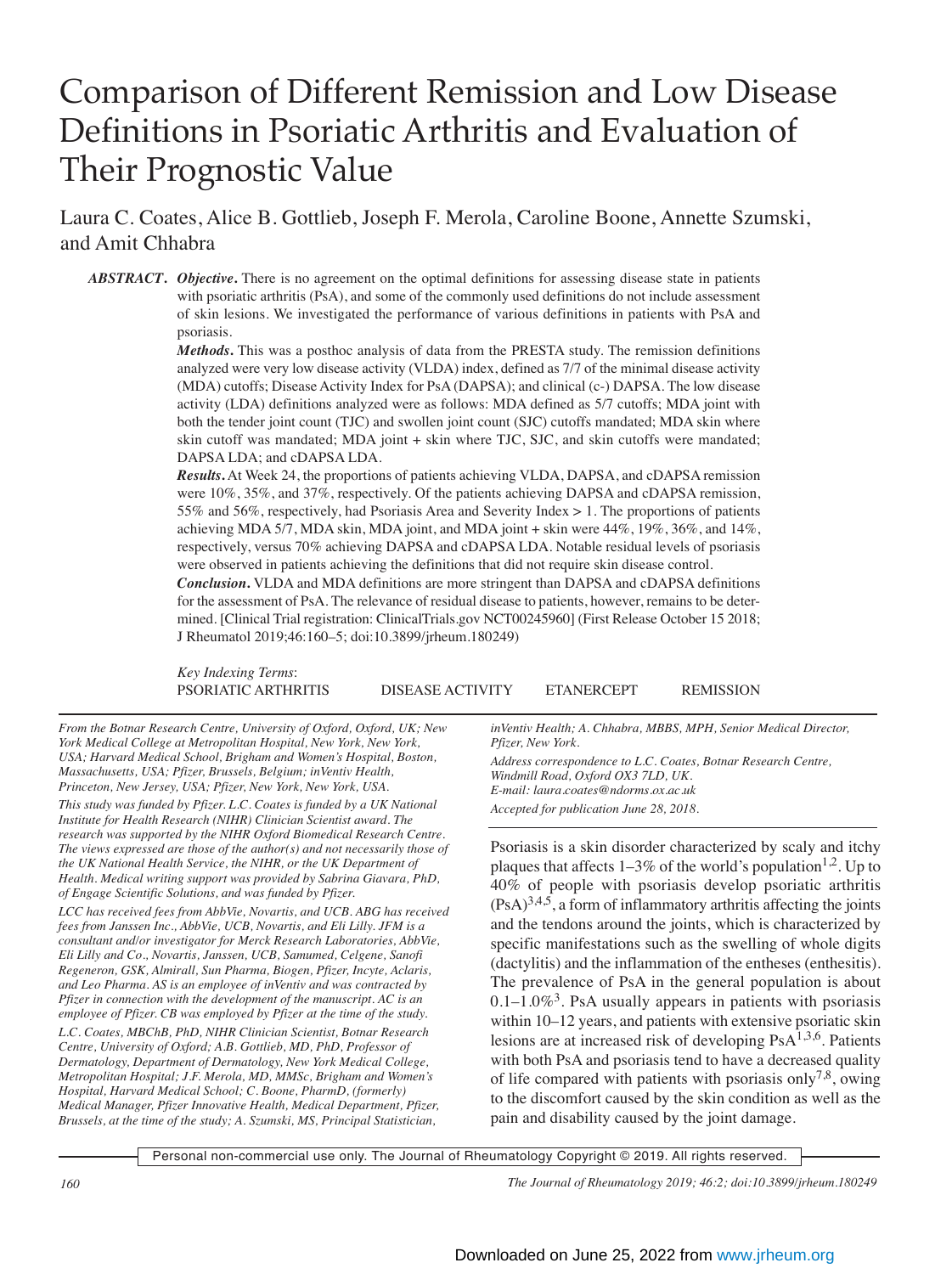A wide range of treatments is available for PsA, including nonsteroidal antiinflammatory drugs, conventional synthetic disease-modifying antirheumatic drugs (DMARD), interleukin (IL)-12/23, IL-17A, phosphodiesterase type 4 (PDE4), and tumor necrosis factor- $\alpha$  (TNF- $\alpha$ ) inhibitors<sup>9,10,11,12</sup>. Several studies have shown that clinical remission or minimal disease activity (MDA) can be achieved by 40–60% of patients using TNF- $\alpha$  inhibitors<sup>13,14,15,16</sup>. In addition, IL-12/23, IL-17A, and PDE4 inhibitors are valid alternatives to DMARD therapy<sup>11,17,18,19</sup>.

 Adoption of a treat-to-target (T2T) approach aiming at tight disease control has been shown to improve physician- and patient-reported outcomes in patients with recent-onset Ps $A^{20}$ ; therefore, European League Against Rheumatism guidelines suggest adopting a T2T approach as the standard of care for patients with PsA, with either remission or low disease activity  $(LDA)$  as the target<sup>9</sup>.

 The many different manifestations associated with PsA pose a challenge when assessing patients and their response to treatments. This has led to the development of several composite definitions encompassing clinically important aspects of the disease such as arthritis, psoriasis, enthesitis, pain, patient-assessed global disease activity, and physical function, which then combine into a single disease activity  $score<sup>21</sup>$ . One such composite definition is the Disease Activity Index for PsA (DAPSA), which was adapted from the Disease Activity Index for Reactive Arthritis and validated using data from PsA clinical trials<sup>22</sup>. DAPSA cutoffs for remission and LDA have been established; however, DAPSA focuses primarily on peripheral arthritis, and does not include other PsA manifestations such as psoriasis or enthesitis. In 2010, the MDA criteria were developed to encompass most PsA domains<sup>13</sup>. Remission or very low disease activity (VLDA) is achieved when 7 of the 7 MDA cutoffs are met, while meeting only 5/7 cutoffs is classified as a minimal or low disease state<sup>23</sup>. According to recent recommendations by an international task force, either DAPSA or MDA should be used to define the target in disease control; however, further research is needed to establish the pros and cons of each of these definitions in PsA assessment<sup>24</sup>.

 The objective of our present analysis was to investigate the performance of various remission and LDA definitions in patients with PsA with extensive skin lesions.

#### **MATERIALS AND METHODS**

This was a posthoc analysis of data from the PRESTA<sup>25</sup> double-blind multicenter clinical study (NCT00245960), in which patients with both psoriasis and PsA were randomized to receive 50 mg etanercept (ETN) either twice weekly (BIW) or once weekly (QW) for 12 weeks by subcutaneous injection<sup>25</sup>. This was followed by an additional 12 weeks in which both cohorts received open-label ETN 50 mg QW. An independent ethics committee or institutional review board approved the protocol of this study<sup>25</sup>. All participants provided a signed informed consent form<sup>25</sup>.

*Definition of remission and LDA*. The remission and LDA definitions evaluated in this analysis are shown in Table 1. Briefly, VLDA remission was defined as meeting 7/7 cutoffs of the MDA definition [tender joint count (TJC)  $\leq$  1, swollen joint count (SJC)  $\leq$  1, Psoriasis Area and Severity Index  $(PASI) \leq 1$ , patient's global assessment visual analog scale (PtGA VAS) ≤ 20 mm, Pt pain VAS ≤ 15 mm, Health Assessment Questionnaire (HAQ)  $\leq$  0.5, tender entheseal points  $\leq$  1]. DAPSA remission was defined as DAPSA ≤ 4 [TJC, SJC, PtGA VAS, Pt pain VAS, C-reactive protein (CRP)]; cDAPSA (clinical DAPSA without CRP) remission was defined as cDAPSA  $\leq$  4. The LDA definitions evaluated were DAPSA LDA  $\leq$  14 (TJC, SJC, PtGA VAS, Pt pain VAS, CRP); cDAPSA LDA ≤ 13; MDA defined as 5/7 cutoffs; MDA joint with both TJC and SJC cutoffs mandated, and with any 3/5 of the remaining cutoffs; MDA skin where PASI cutoff was mandated, and with any 4/6 of the remaining cutoffs; and MDA joint + skin where the TJC, SJC, and skin cutoffs were mandated, and with any 2/4 of the remaining cutoffs.

*Statistical analysis*. The proportion of patients achieving remission and LDA responses was calculated at Week 12 and at Week 24. Treatment effect was calculated using chi-square tests. Response was compared by analyzing the levels of concordance/discordance and by assessing the frequency of occurrence of the different levels of residual disease  $(e.g., > 0, > 1)$  across the PsA manifestations (dactylitis, enthesitis, psoriasis, TJC, SJC) among the definitions. Levels of residual disease were considered clinically meaningful if they were above the MDA/LDA cutoffs. Total discordance was calculated as the sum of 2 individual discordances (i.e., the percentage of patients who had a VLDA but not DAPSA or cDAPSA remission response, plus the percentage of patients who did not have a VLDA response but had a DAPSA or cDAPSA remission response). Level of agreement was tested by k coefficients calculated for each pair of definitions.  $\kappa$  values  $\lt 0$  indicate no agreement, 0–0.20 slight agreement, 0.21–0.40 fair agreement, 0.41–0.60 moderate agreement, 0.61–0.80 substantial agreement, and 0.81–1.0 almost perfect agreement<sup>26</sup>.

### **RESULTS**

*PRESTA baseline characteristics*. The PRESTA study included 752 patients with PsA and psoriasis at baseline. The mean age was 46.5 years, 62.9% were male, the mean duration of psoriasis was 18.9 years, and the mean duration of PsA was 7.0 years<sup>25</sup>. A total of 379 patients received ETN 50 mg BIW and 373 patients received ETN 50 mg QW.

*Remission*. At Week 24, a greater proportion of patients achieved DAPSA (232/669, 35%) or cDAPSA (251/676, 37%) remission than VLDA remission (67/669 and 68/676, both 10%). Figure 1A–B shows the proportion of patients achieving remission by treatment cohort. Discordance between VLDA and DAPSA remission was  $25\%$  ( $\kappa = 0.33$ ), while discordance between VLDA and cDAPSA remission was  $27\%$  ( $\kappa = 0.32$ ). Only 10% of patients achieving DAPSA but not VLDA remission were in discordance with patients achieving MDA 5/7 (k not available due to all patients having the same observation). Two patients (0.3%) did not achieve VLDA remission solely because of a HAQ score  $> 0.5$ ; in contrast, 15/232 (6%) and 17/251 (7%) patients with HAQ score > 0.5 were among patients who achieved DAPSA and cDAPSA remission, respectively.

 Two patients (0.3%) who achieved VLDA remission did not achieve DAPSA remission and 167/669 (25%) who achieved DAPSA remission did not achieve VLDA remission. No patients achieved VLDA remission but not cDAPSA remission, while 183/676 (27%) achieved cDAPSA

Personal non-commercial use only. The Journal of Rheumatology Copyright © 2019. All rights reserved.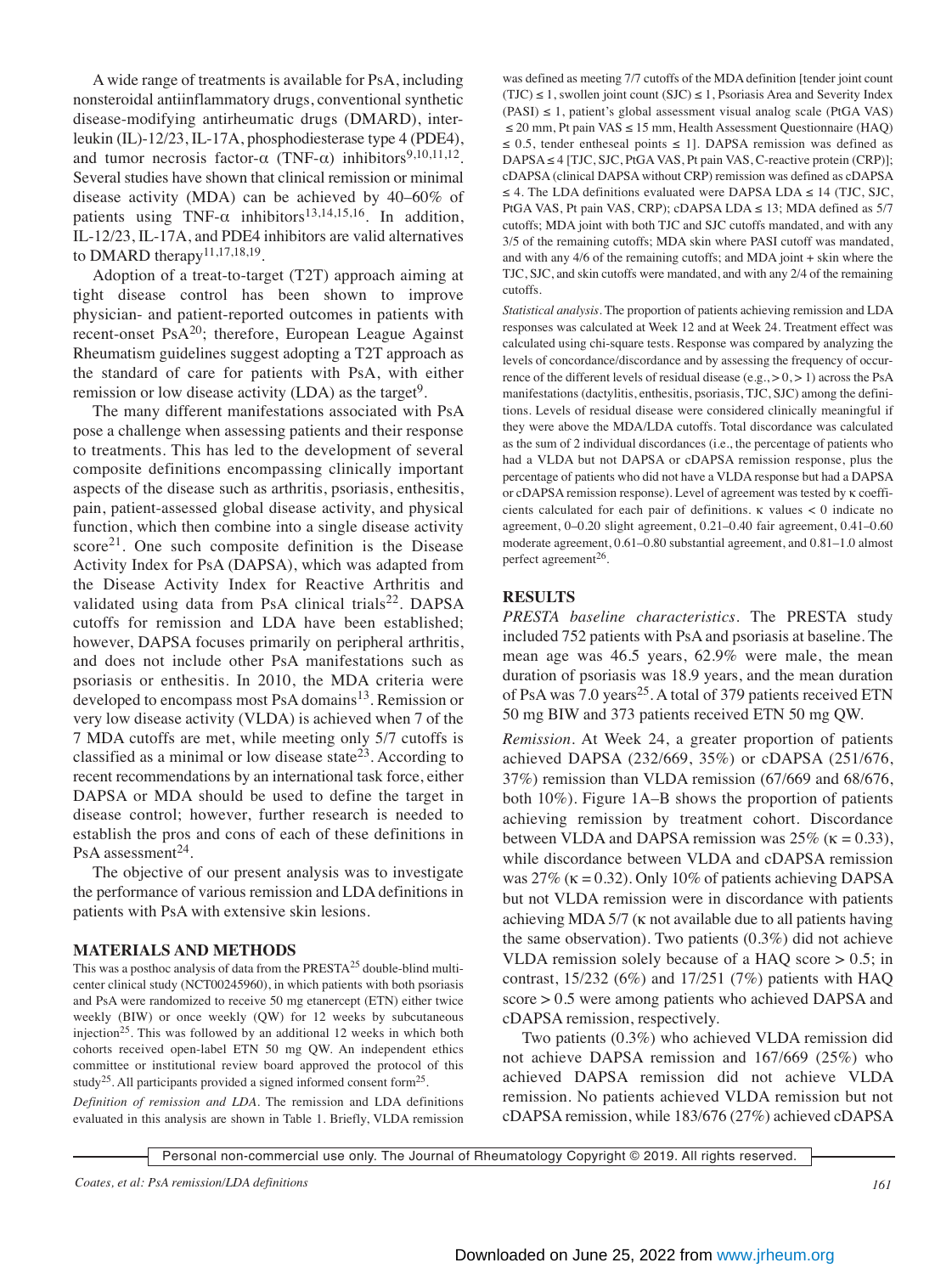|  |  |  |  |  |  | Table 1. Remission and low disease activity definitions investigated. |
|--|--|--|--|--|--|-----------------------------------------------------------------------|
|--|--|--|--|--|--|-----------------------------------------------------------------------|

|                                    | Remission             |                       |                                     |                     |                     | <b>LDA</b>                                 |                       |                       |
|------------------------------------|-----------------------|-----------------------|-------------------------------------|---------------------|---------------------|--------------------------------------------|-----------------------|-----------------------|
| <b>VLDA</b> 7/7                    | $DAPSA \leq 4$        | $cDAPSA \leq 4$       | <b>MDA 5/7</b>                      | MDA Skin            |                     | MDA Joint MDA Joint + Skin DAPSA $\leq 14$ |                       | $cDAPSA \leq 13$      |
|                                    |                       |                       | Any 5 among:                        | Mandated:           | Mandated:           | Mandated:                                  |                       |                       |
| $TJC \leq 1$                       | <b>TJC</b>            | TJC                   | $TJC \leq 1$                        | $PASI \leq 1$       | $TJC \leq 1$        | $TJC \leq 1$                               | TJC                   | TJC                   |
| $SJC \leq 1$                       | <b>SJC</b>            | <b>SJC</b>            | $SJC \leq 1$                        | And 4/6 among:      | $SJC \leq 1$        | $SJC \leq 1$                               | <b>SJC</b>            | <b>SJC</b>            |
| PASI score $\leq 1$                | PtGA VAS <sup>^</sup> | PtGA VAS <sup>^</sup> | PASI score                          | $TJC \leq 1$        | And $3/5$           | PASI score                                 | PtGA VAS <sup>^</sup> | PtGA VAS <sup>^</sup> |
|                                    | (cm)                  | (cm)                  | $\leq$ 1                            |                     | among:              | $\leq$ 1                                   | (cm)                  | (cm)                  |
| PtGA VAS <sup>*</sup> $\leq$ 20 mm | Pt pain VAS           | Pt pain VAS           | PtGA VAS*                           | $SJC \leq 1$        | PASI score          | And $2/4$                                  | Pt pain VAS           | Pt pain VAS           |
|                                    | (cm)                  | (cm)                  | $\leq$ 20 mm                        |                     | $\leq$ 1            | among:                                     | (cm)                  | (cm)                  |
| Pt pain VAS $\leq$ 15 mm           | $CRP$ (mg/dl)         |                       | Pt pain VAS                         | PtGA VAS*           | PtGA VAS*           | PtGA VAS*                                  | $CRP$ (mg/dl)         |                       |
|                                    |                       |                       | $\leq 15$ mm                        | $\leq$ 20 mm        | $\leq$ 20 mm        | $\leq$ 20 mm                               |                       |                       |
| $HAQ \leq 0.5$                     |                       |                       | $HAO \leq 0.5$                      | Pt pain VAS         | Pt pain VAS         | Pt pain VAS                                |                       |                       |
|                                    |                       |                       |                                     | $\leq 15$ mm        | $\leq 15$ mm        | $\leq 15$ mm                               |                       |                       |
| Tender entheseal points $\leq 1$   |                       |                       | Tender entheseal<br>points $\leq 1$ | $HAO \leq 0.5$      | $HAO \leq 0.5$      | $HAQ \leq 0.5$                             |                       |                       |
|                                    |                       |                       |                                     | Tender<br>entheseal | Tender<br>entheseal | Tender<br>entheseal                        |                       |                       |
|                                    |                       |                       |                                     | points $\leq 1$     | points $\leq 1$     | points $\leq 1$                            |                       |                       |







 $\square$  Baseline 12 Weeks 24 Weeks



*Figure 1*. Proportion of patients achieving each definition in the 2 treatment groups. A. Patients receiving ETN 50 mg QW/QW achieving remission. B. Patients receiving ETN 50 mg BIW/QW achieving remission. C. Patients receiving ETN 50 mg QW/QW achieving LDA. D. Patients receiving ETN 50 mg BIW/QW achieving LDA. \* p < 0.05 indicates a significant difference between ETN 50 mg QW and ETN 50 mg BIW within the LDA definition specified. ETN: etanercept; QW: once weekly; BIW: twice weekly; LDA: low disease activity; VLDA: very LDA; DAPSA: Disease Activity Index for Psoriatic Arthritis; cDAPSA: clinical DAPSA; MDA: minimal disease activity.

| Personal non-commercial use only. The Journal of Rheumatology Copyright © 2019. All rights reserved. |  |  |
|------------------------------------------------------------------------------------------------------|--|--|
|                                                                                                      |  |  |

*162 The Journal of Rheumatology 2019; 46:2; doi:10.3899/jrheum.180249*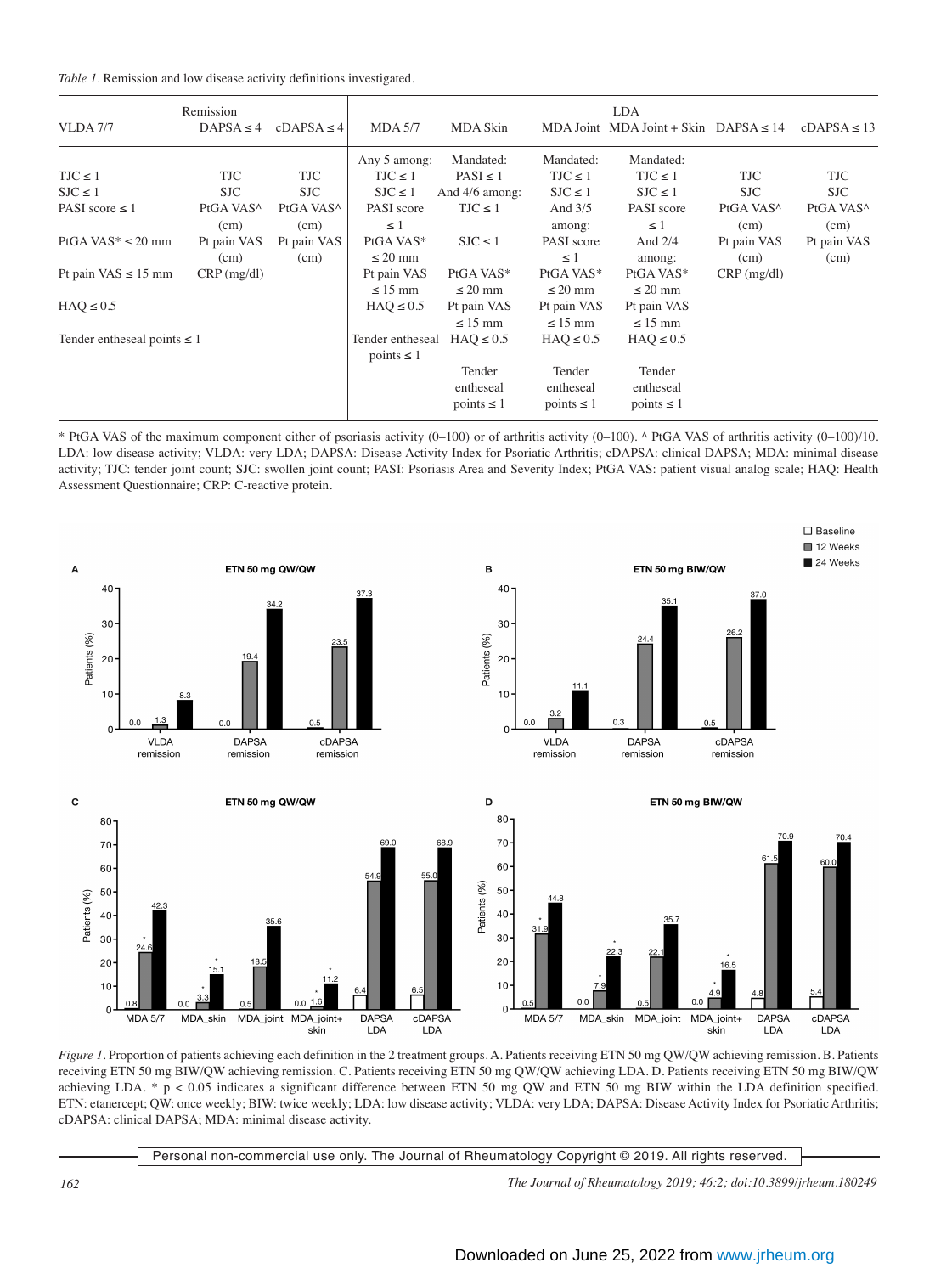remission but not VLDA remission. Frequency of residual disease in the 167 patients achieving DAPSA but not VLDA remission is provided in Table 2. Mild to moderate residual psoriasis (PASI 1–9) was found in 145/167 patients (87%) while 14/167 patients (8%) had a high level of residual psoriasis (PASI  $\geq$  10). Further, 15/166 patients (9%) had a HAQ score  $> 0.5$ . In contrast, the only 2 patients achieving VLDA but not DAPSA remission had no or little residual disease across the different cutoffs, but 1 patient had a slightly raised level of CRP (3.32 mg/dl), giving a total DAPSA score of 6.32 (DAPSA score for the other patient achieving VLDA but not DAPSA remission was 4.12).

 Residual levels of dactylitis and enthesitis at Week 24 were similar across all definitions (all  $\leq$  2.9%; Table 2). However, high proportions of patients with PASI > 1 were among patients achieving DAPSA and cDAPSA remission (Table 2). Raised CRP levels (upper limit of normal > 8.99 mg/dl) were found in 8%, 6%, and 9% of patients in the VLDA, DAPSA, and cDAPSA remission groups, respectively (Table 2).

*LDA*. At Week 12, a statistically significant difference  $(p < 0.05)$  was observed between the 50 mg ETN QW and BIW cohorts in the proportion of patients achieving LDA using the definitions that required a skin cutoff (MDA skin and MDA joint + skin) and MDA 5/7, but not DAPSA LDA, cDAPSA LDA, or MDA joint (Figure 1 C–D). At Week 24, a significant difference ( $p < 0.05$ ) between the 2 ETN treatment regimens was observed in the cohort of patients using the MDA skin and MDA joint + skin definitions (Figure 1 C–D). At the end of the study, LDA was achieved by 44% of patients in MDA 5/7, 19% in MDA skin, 36% in MDA joint, and 14% in MDA joint + skin, versus 70% in DAPSA and cDAPSA LDA. The highest proportion of discordance in treatment response was observed between MDA skin or MDA joint + skin and DAPSA LDA or cDAPSA LDA (Table 3). Fewer than 2% of patients achieving any MDA definition did not achieve DAPSA or cDAPSA LDA, while 27–56% of patients who achieved DAPSA or cDAPSA LDA did not achieve the corresponding MDA definition (all  $\kappa$  < 0.5, Table 3).

 The levels of residual disease across the different LDA definitions are shown in Table 4. The majority of patients had no residual arthritis, although levels were numerically higher in the DAPSA definitions, while notable residual levels of psoriasis were observed in the LDA definitions that did not require skin disease control. Patients achieving MDA joint + skin (11% in the ETN 50 mg QW/QW cohort, and 17% in the ETN 50 mg BIW/QW cohort at Week 24) had the lowest levels of residual disease across all cutoffs.

### **DISCUSSION**

Our posthoc analysis of data from the PRESTA study has shown that only a small percentage of patients achieved VLDA remission, in contrast to the proportion of patients achieving DAPSA and cDAPSA remission. In addition, patients achieving VLDA had better disease control in all clinical aspects, thus making VLDA remission a more stringent definition than either DAPSA or cDAPSA remission. As a consequence, VLDA remission target might not be easily achieved in current clinical practice. However, VLDA has the advantage of including a measurement for psoriasis; thus, it might be more clinically meaningful than DAPSA or cDAPSA definitions in assessing remission in patients with PsA and extensive skin lesions. When looking at levels of residual disease in patients achieving DAPSA but not VLDA remission, residual psoriasis was observed in 49% of patients. In contrast, the 2 patients achieving VLDA but not DAPSA remission had no notable levels of residual disease and the high DAPSA remission score in 1 of these patients was due to raised levels of CRP, which may indicate presence of concomitant illnesses. CRP is considered a marker of inflammation in several conditions, including psoriasis and rheumatoid arthritis, and high baseline levels of CRP have been found in some patients with psoriasis with or without

*Table 2.* Proportion of patients with residual disease at Week 24 across each remission definition.

| Variables              | <b>VLDA</b> Remission | DAPSA Remission | cDAPSA Remission | DAPSA Remission+ VLDA<br>Remission-* |
|------------------------|-----------------------|-----------------|------------------|--------------------------------------|
| Dactylitis $(1-3)$     | 2/68(2.9)             | 5/231(2.2)      | 5/250(2.0)       | 3/166(1.8)                           |
| Enthesitis (3)         | 0/68(0.0)             | 1/232(0.4)      | 1/251(0.4)       | 1/167(0.6)                           |
| $HAO$ score $> 0.5$    | 0/68(0.0)             | 15/231(6.5)     | 17/250(6.8)      | 15/166(9.0)                          |
| PASI score 0           | 47/68(69.1)           | 54/232 (23.3)   | 58/251 (23.1)    | 8/167(4.8)                           |
| PASI score 1           | 21/68(30.9)           | 50/232(21.6)    | 53/251 (21.1)    | 31/167(18.6)                         |
| PASI score 2-9         | 0/68(0.0)             | 114/232(49.1)   | 123/251 (49.0)   | 114/167(68.3)                        |
| PASI score $\geq 10$   | 0/68(0.0)             | 14/232(6.0)     | 17/251(6.8)      | 14/167(8.4)                          |
| SJC > 1                | 0/68(0.0)             | 7/232(3.0)      | 9/251(3.6)       | 7/167(4.2)                           |
| TJC > 1                | 0/68(0.0)             | 7/232(3.0)      | 9/251(3.6)       | 7/167(4.2)                           |
| CRP (ULN > 8.99 mg/dl) | 5/67(7.5)             | 14/232(6.0)     | 22/248(8.9)      | 10/167(6.0)                          |

Values are n/N (%). \* Frequency of residual disease for patients who met DAPSA but not VLDA remission at Week 24*.* VLDA: very low disease activity; DAPSA: Disease Activity for Psoriatic Arthritis; cDAPSA: clinical DAPSA; HAQ: Health Assessment Questionnaire; PASI: Psoriasis Area and Severity Index; SJC: swollen joint count; TJC: tender joint count; CRP: C-reactive protein; ULN: upper limit of normal.

Personal non-commercial use only. The Journal of Rheumatology Copyright © 2019. All rights reserved.

*Coates, et al: PsA remission/LDA definitions 163*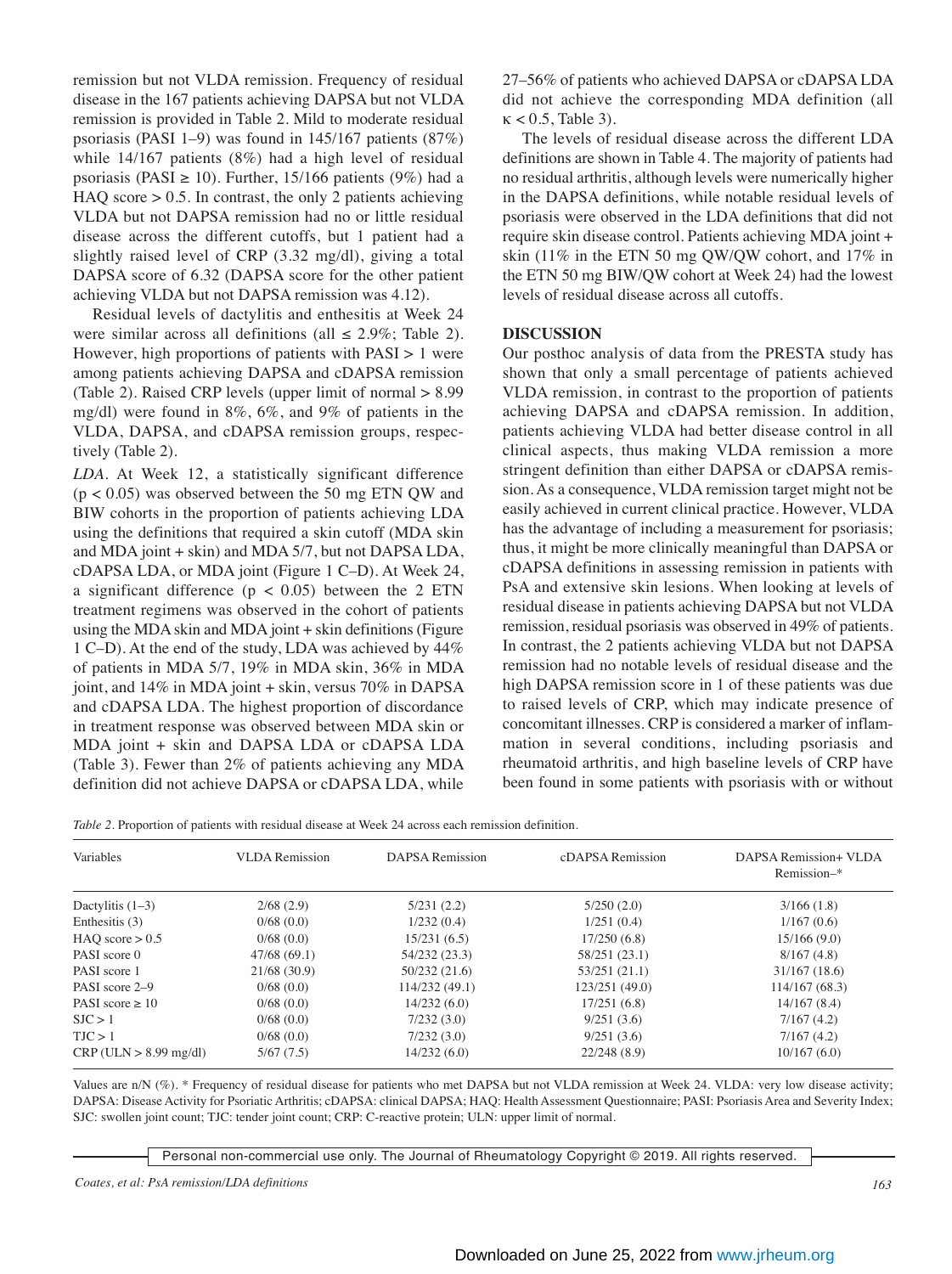*Table 3.* Proportion of patients in discordance for each pair of LDA definitions at Week 24.

| LDA Definition 1   | LDA Definition 2 | Proportion of Patients Achieving<br>LDA 2 but Not LDA 1, $n/N$ (%) | Proportion of Patients Achieving<br>LDA 1 but Not LDA 2, $n/N$ (%) | $\kappa$ Coefficient* |  |
|--------------------|------------------|--------------------------------------------------------------------|--------------------------------------------------------------------|-----------------------|--|
| $MDA$ 5/7          | DAPSA LDA        | 184/669 (27.5)                                                     | 10/669(1.5)                                                        | 0.45                  |  |
| MDA skin           | DAPSA LDA        | 346/668 (51.8)                                                     | 7/668(1.0)                                                         | 0.15                  |  |
| MDA joint          | DAPSA LDA        | 225/668 (33.7)                                                     | 1/665(0.1)                                                         | 0.39                  |  |
| $MDA$ joint + skin | DAPSA LDA        | 373/669 (55.8)                                                     | 1/669(0.1)                                                         | 0.13                  |  |
| $MDA$ 5/7          | cDAPSA LDA       | 183/676 (27.1)                                                     | 10/676(1.5)                                                        | 0.45                  |  |
| MDA skin           | cDAPSA LDA       | 347/675 (51.4)                                                     | 7/675(1.0)                                                         | 0.16                  |  |
| MDA joint          | cDAPSA LDA       | 225/675(33.3)                                                      | 1/675(0.1)                                                         | 0.40                  |  |
| $MDA$ joint + skin | cDAPSA LDA       | 375/676 (55.5)                                                     | 1/676(0.1)                                                         | 0.13                  |  |

\* From k test of agreement between LDA definition 1 and definition 2. LDA: low disease activity; MDA: minimal disease activity; DAPSA: Disease Activity for Psoriatic Arthritis; cDAPSA: clinical DAPSA.

|  | Table 4. Proportion of patients with residual disease across each LDA definition at Week 24. |
|--|----------------------------------------------------------------------------------------------|
|--|----------------------------------------------------------------------------------------------|

| Variables            | $MDA$ 5/7      | MDA Skin      | MDA Joint     | $MDA$ Joint $+$ Skin | DAPSA LDA      | cDAPSA LDA     |
|----------------------|----------------|---------------|---------------|----------------------|----------------|----------------|
| Dactylitis $(1-12)$  | 8/300(2.7)     | 5/129(3.9)    | 5/247(2.0)    | 3/97(3.1)            | 20/466(4.3)    | 19/469(4.1)    |
| Enthesitis $(1-5)$   | 2/302(0.7)     | 2/130(1.5)    | 1/248(0.4)    | 1/97(1.0)            | 16/468(3.4)    | 16/471 (3.4)   |
| PASI score 0         | 83/302 (27.5)  | 82/130(63.1)  | 63/248(25.4)  | 63/97(64.9)          | 100/468 (21.4) | 100/471 (21.2) |
| PASI score 1         | 76/302 (25.2)  | 48/130 (36.9) | 58/248 (23.4) | 34/97(35.1)          | 96/468(20.5)   | 100/471 (21.2) |
| PASI score 2–9       | 130/302 (43.0) | 0/130(0.0)    | 116/248(46.8) | 0/97(0.0)            | 234/468 (50.0) | 232/471 (49.2) |
| PASI score $\geq 10$ | 13/302(4.3)    | 0/130(0.0)    | 11/248(4.4)   | 0/97(0.0)            | 38/468 (8.1)   | 39/471 (8.3)   |
| TJC > 1              | 43/302 (14.2)  | 28/130 (21.5) | 0/248(0.0)    | 0/97(0.0)            | 137/468 (29.3) | 135/471 (28.7) |
| SJC > 1              | 17/302 (5.6)   | 14/130(10.8)  | 0/248(0.0)    | 0/97(0.0)            | 64/468 (13.7)  | 62/471(13.2)   |

Values are n/N (%). LDA: low disease activity; MDA: minimal disease activity; DAPSA: Disease Activity for Psoriatic Arthritis; cDAPSA: clinical DAPSA; PASI: Psoriasis Area and Severity Index; TJC: tender joint count; SJC: swollen joint count.

 $PsA<sup>27</sup>$ . In our analysis, the proportion of patients with raised CRP levels was similar across all definitions and did not appear to provide further information on current disease activity level. Thus, we propose that a laboratory marker to facilitate disease assessment in clinical practice may not be mandatory.

 Overall, fewer patients achieved LDA in the MDA definitions than in DAPSA or cDAPSA definitions. The highest proportion of discordance between MDA and DAPSA or cDAPSA was observed in the definitions that required measurement of skin disease. When looking at levels of residual disease in patients achieving DAPSA or cDAPSA LDA, levels of residual psoriasis were high; thus inclusion of a skin cutoff might be required in the assessment of patients with PsA and psoriasis. Residual arthritis also appeared higher in patients achieving DAPSA or cDAPSA LDA than in patients achieving any other MDA definition, which indicates that MDA cutoffs are more demanding than those in DAPSA or cDAPSA LDA. This may be because 1 element within DAPSA may be high, but if the other items are low, then LDA is still achieved. In contrast, MDA assesses each item individually. Among the different MDA definitions, MDA joint + skin gave the lowest proportion of patients with residual disease activity across all domains but was achieved by only a few patients. This suggests that, under current disease management, achieving LDA in both joint and skin domains may be difficult in most patients presenting with severe skin and joint disease. Currently, it is unclear whether less residual disease improves physical function and decreases radiographic damage; therefore, it is not possible to conclude which definition leads to better clinical outcomes28,29. However, a recent study showed that better "body functions" and "activity" were achieved by patients in both MDA and DAPSA LDA rather than in DAPSA LDA only $30$ .

 Our posthoc analysis showed that there were lower levels of residual disease in patients achieving VLDA remission compared with those in patients achieving DAPSA or cDAPSA remission. Thus, VLDA cutoffs are more demanding than DAPSA or cDAPSA definitions for the assessment of remission in PsA, resulting in some level of disagreement among these definitions. In addition, when skin disease control is not included in a treatment target for PsA, notable levels of psoriasis are missed. Therefore, adoption of a composite definition that includes skin assessment might be desirable in patients with PsA and extensive skin lesions. Because cutoffs in these definitions are more stringent than those in DAPSA or cDAPSA definitions, fewer patients will attain remission or MDA under current disease management, but may receive more comprehensive PsA treatment. Our

Personal non-commercial use only. The Journal of Rheumatology Copyright © 2019. All rights reserved.

*164 The Journal of Rheumatology 2019; 46:2; doi:10.3899/jrheum.180249*